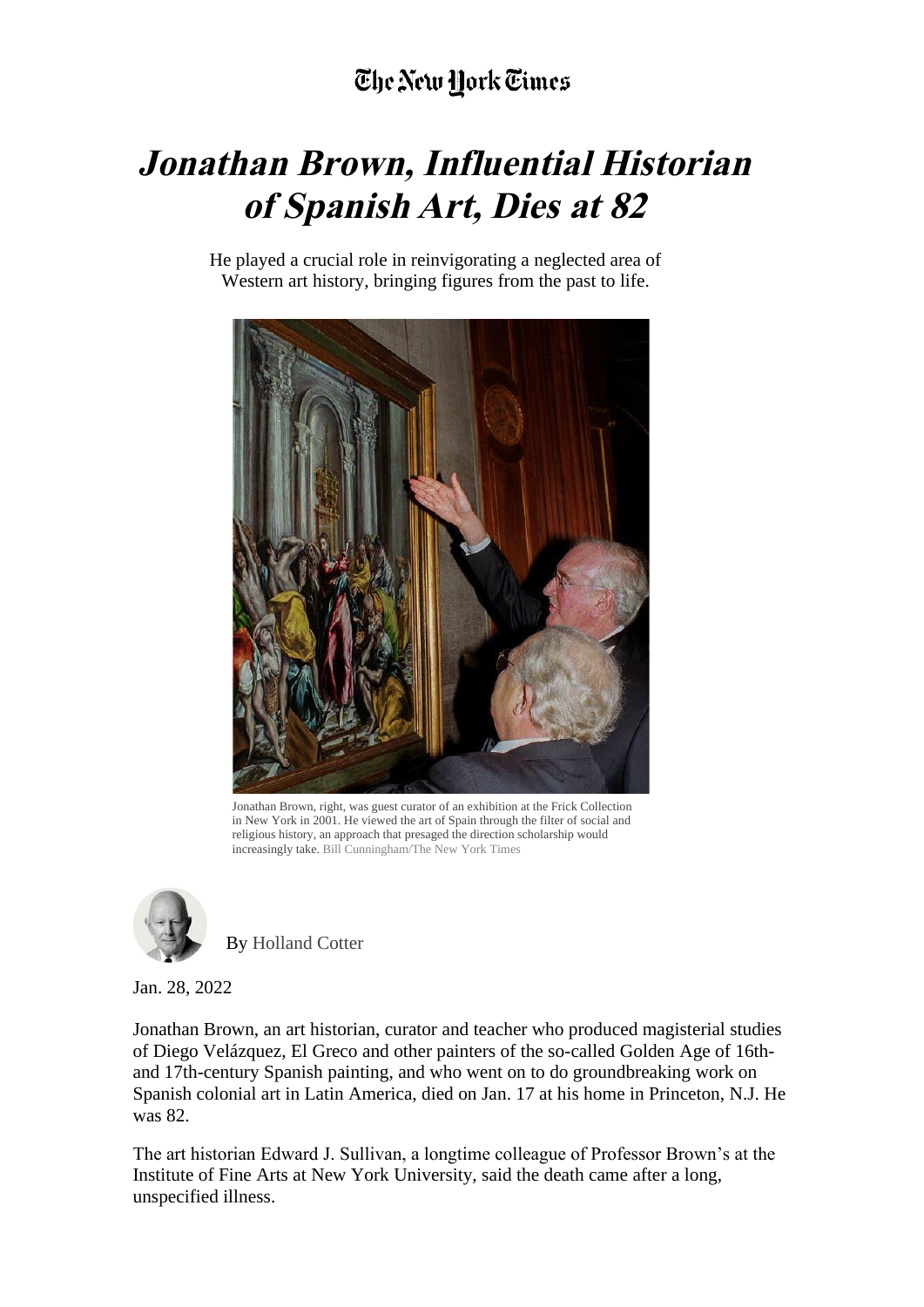When Professor Brown entered the field in the 1960s, international academic attention to Spanish Baroque art was languishing under the long, repressive dictatorship of Francisco Franco. He recalled that on a college visit to Madrid, he found the galleries of the Prado Museum dark, neglected and all but empty of visitors. By dedicating himself, virtually on the spot, to the art and artists he saw there — including the lodestar figure of Velázquez — he played a crucial role in bringing a neglected area of Western art history to light.

He did so in innovative ways. When he began his career, art history as a discipline was largely connoisseurial in orientation, focused on dating, attribution and iconography. While giving full weight to these matters, Professor Brown also viewed the art of Spain through the filter of social and religious history; he placed careers, personalities, and individual works in the political context of their time, an approach that presaged the direction scholarship would increasingly take. And he presented his research in an accessible, jargon-free style that brought figures from the past to life and connected lived realities of earlier centuries with those of the present.

Jonathan Mayer Brown was born on July 15, 1939, in Springfield, Mass. His father, Leonard M. Brown, was an insurance agent; his mother, Jean (Levy) Brown, was a librarian. Both were avid art collectors, traveling regularly to Manhattan, where they picked up small Abstract Expressionist works by Jackson Pollock, Philip Guston and Franz Kline. Jean Brown later became a major collector and patron of the experimental, interdisciplinary art movement Fluxus. (Her vast archive of Fluxus material is now housed in the Getty Center in Los Angeles.)

In 1956, Professor Brown entered Dartmouth College, where he initially studied Spanish literature. It was while spending his junior year in Spain, where he read José Ortega y Gasset's 1948 book on Velázquez and encountered the artist's work "live," that he shifted his focus from literature to art.

After graduating from Dartmouth, he enrolled as an art history graduate student at Princeton University, where he earned a Ph.D. in 1964 with a dissertation on Sevillian Baroque painting. He began teaching there, and after his first book, "Italy and Spain, 1600-1700," was published in 1970 and awarded the Arthur Kingsley Porter Prize by the College Art Association of America, he was made an associate professor.

In 1973, N.Y.U. recruited him to be director of the Institute of Fine Arts, the university's graduate program in art history. He was appointed a full professor there in 1977 and continued teaching for 40 years, until his retirement in 2017, mentoring generations of teachers and curators.

Over time, his own books and exhibitions arrived in a steady flow. He wrote or contributed to monographs on El Greco, Francisco de Zurbarán, Jusepe de Ribera and Bartolomé Esteban Murillo, most of them accompanying exhibitions that he curated or collaborated on. In 1986, he published the landmark "Velázquez: Painter and Courtier," a much-praised critical biography. His book "The Golden Age of Painting in Spain" (originally published in 1991, then expanded in 1998 and republished as "Painting in Spain 1500-1700") is widely regarded as the standard survey of the subject.

In the early 21st century, Professor Brown began a long and fruitful relationship with the Frick Collection, located eight blocks down Fifth Avenue from the Institute of Fine Arts' headquarters. There he worked on several exhibitions, among them, in 2006, "Goya's Last Works," a collaboration with the Frick curator Susan Grace Galassi. "I can't recall too many exhibitions on this scale more revelatory," the critic Michael Kimmelman wrote in The New York Times. The show was a popular hit.